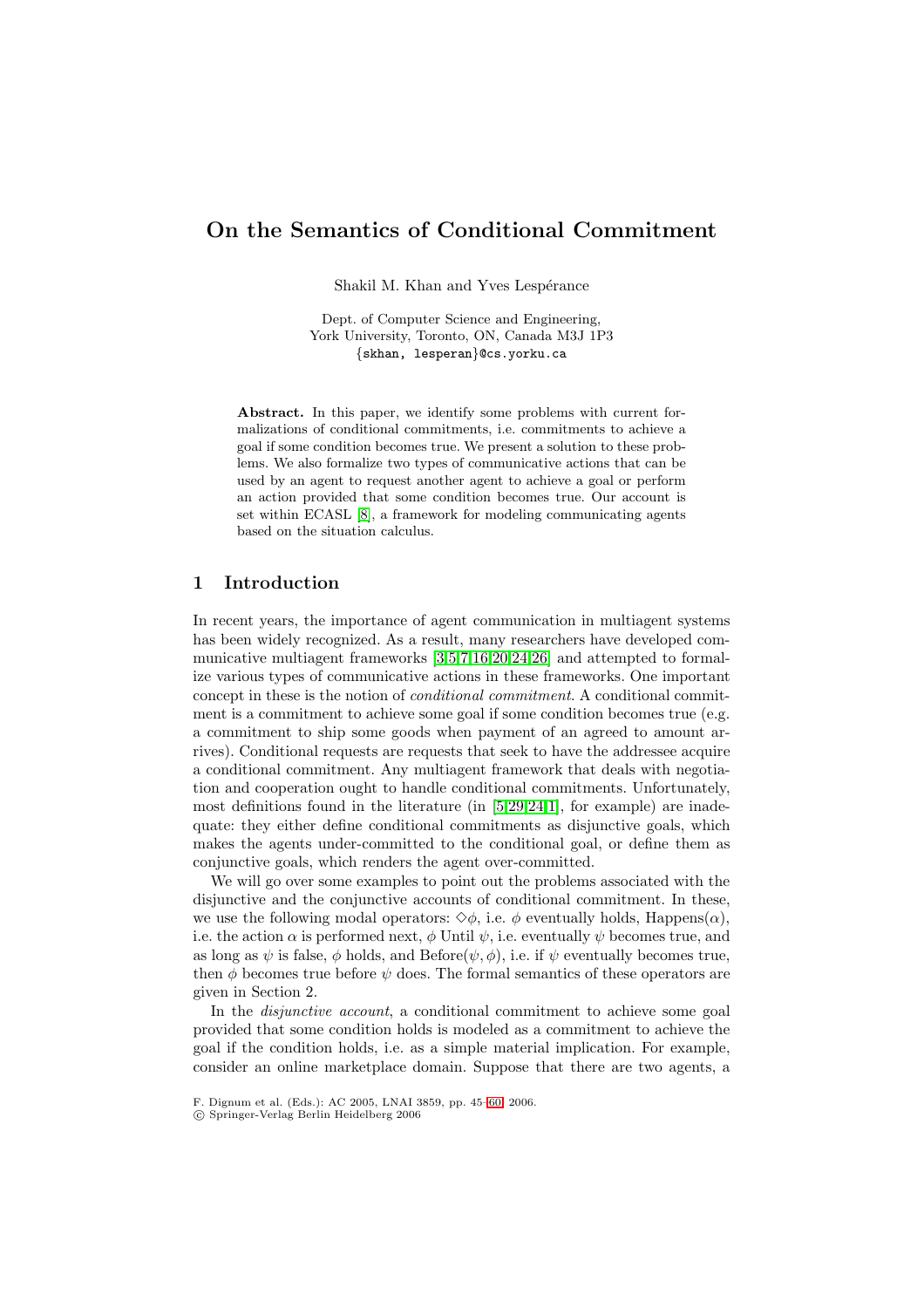seller agent  $slr$ , and a buyer agent by r. If we use a disjunctive account,  $slr$ 's conditional commitment to ship some goods to  $byr$  on the condition that  $byr$ pays can be modeled as follows:

$$
Condlnt_{dis}(slr, GetPaid, Happens(shipGoods (slr, byr)))
$$
  
\n
$$
\doteq Int(slr, \neg \Diamond GetPaid \lor
$$
  
\n
$$
[\neg GetPaid \lor \text{Happens}(shipGoods (slr, byr)))]).
$$

This says that  $slr$ 's conditional commitment to ship the goods when byr pays amounts to slr having the intention that byr eventually pays and after that she ships the goods, if byr eventually pays (as mentioned earlier, the Until construct in the goal above implies that  $\Diamond GetPaul$  and  $\Diamond Happens(shipGoods(slr, byr))$ . One problem with this account of conditional intention is that there is a counterintuitive way to satisfy the conditional intention, namely, the agent may commit to the triggering condition remaining false and deliberately perform some action that makes it remain false. Thus, in the example, to satisfy her conditional intention,  $slr$  may intentionally perform some action to stop *by from paying* her, such as blocking debits from byr. In other words, there is nothing in this formalization of conditional intention that stops slr from intending not to get paid and not to send the goods. However, this is counter-intuitive and a model of conditional commitment should not support this. Thus, with the disjunctive account of conditional commitment, the agent seems under-committed to the goal. Examples of accounts in the literature that formalize conditional commitments as disjunctive goals are [24] and [1].

In the *conjunctive account*, a conditional commitment to achieve a goal provided that a condition holds is modeled as a temporally ordered conjunctive commitment to the triggering condition and the conditional goal, where the triggering condition is a[chi](#page-15-2)eved [firs](#page-14-3)t. Although this model may seem appropriate in many cases, it often leads to problems. For example, suppose that slr has the conditional commitment to ship a replacement unit provided that byr reports and returns a defective good. If we use a conjunctive account, this can be modeled as follows:

 $\text{CondInt}_{con}(slr, DefGoodRet, \text{Happens}(shipRepl(slr, byr))) \doteq$  $Int(slr, Before(Happens(shipRepl(slr, byr)), DefGoodRet)$  $\land \Diamond$ Happens(ship $Repl(slr, byr)$ ).

This says that slr's conditional commitment to ship a replacement unit provided that by r returns a defective good can be modeled as  $slr$ 's intention that by r returns a defective good before slr ships a replacement unit, and eventually slr ships a replacement unit. Note that, according to this definition, since slr has the intention that the defective product is returned before she ships the replacement unit, and that she eventually ships the replacement unit, it follows that  $slr$  has the intention that by eventually returns a product, i.e.  $Int(slr, \Diamond DefGoodRet)$ . So slr may deliberately perform some action, such as shipping a defective good in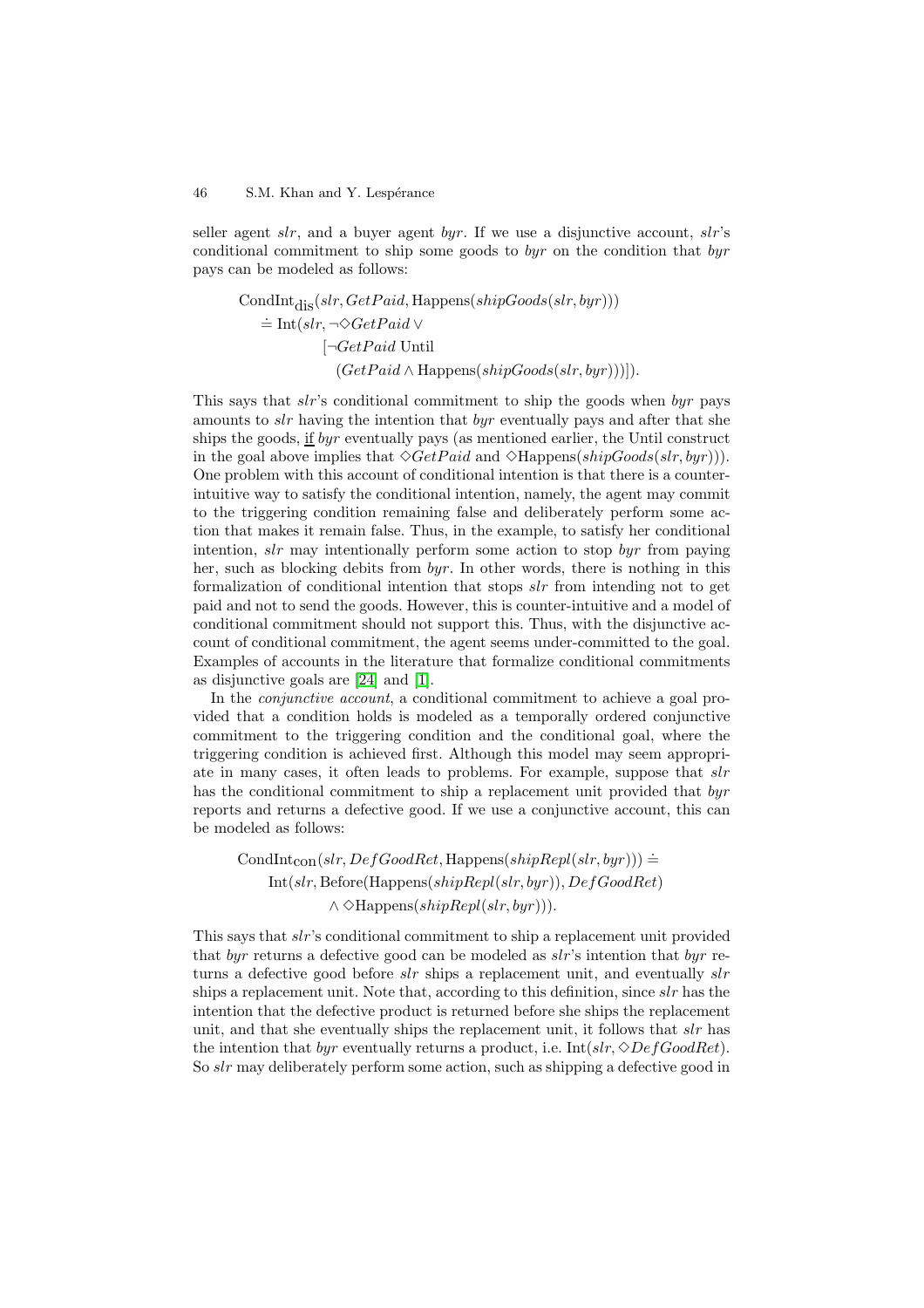the first place, to achieve this intention. Thus, the conjunctive account of conditional commitment results in over-committed agents. Both [5] and [29] formalize conditional commitments as conjunctive goals.

In this paper, we propose a solution to these problems (the *under/overcommitment problems*, henceforth). Our solution involves using an additional constraint with the disjunctive account to eliminate the und[er-](#page-14-1)com[mitm](#page-15-4)ent problem. We use the Extended Cognitive Agent Specification Language (ECASL) [8] as our base formalism for this. Our account is formulated for internal/mental states semantics for communication acts. Nevertheless, the same issues arise for public/social-commitment semantics (as discussed in Section 5). In this paper, we will use the terms 'intention' and 'commitment' interchangeably.

The paper is organized as follows: in the next section, we outline the ECASL framework. In Section 3, we present our model of conditional commitment and discuss some of its properties. In Section 4, we present some communicative acts that allow agents to make requests that result in conditional commitments. In Section 5, we compare our approach to previous work on conditional commitments. Finally in Section 6, we summarize our results and discuss possible future work.

# **2 ECASL**

The Extended Cognitive Agent Specification Language (ECASL) [8], an extension of CASL [23,25], is a framework for specifying and verifying complex communicating multiagent systems that incorporates a formal model of means-ends reasoning. In this section, we outline the part of ECASL that is needed for our formalization of conditional commitment.

In ECASL, [ag](#page-15-5)[ents](#page-15-6) are viewed as entities with mental states, i.e., knowledge and goals, and the specifier can define the behavior of the agents in terms of these mental states. ECASL combines a declarative action theory defined in the situation calculus with a rich programming/process language, ConGolog [4]. Domain dynamics and agents' mental states are specified declaratively in the theory, while the agents' behavior is specified procedurally in ConGolog.

In ECASL, a dynamic domain is represented using an action theory [17] formulated in the situation calculus [13], a (mostly) first order language for rep[re](#page-14-4)senting dynamically changing worlds in which all changes are the result of named actions. ECASL uses a theory D that includes the following set of axioms:

- **–** action precondition axioms, one per action,
- **–** successor state axioms (SSA)[,](#page-15-7) [on](#page-15-7)e per fluent, that encode both effect and frame axioms and specify exactly when the fluent changes [18],
- **–** initial state axioms describing what is true initially including the mental states of the agents,
- **–** axioms identifying the agent of each action,
- **–** unique name axioms for actions, and
- **–** domain-independent foundational axioms describing the structure of situations [10].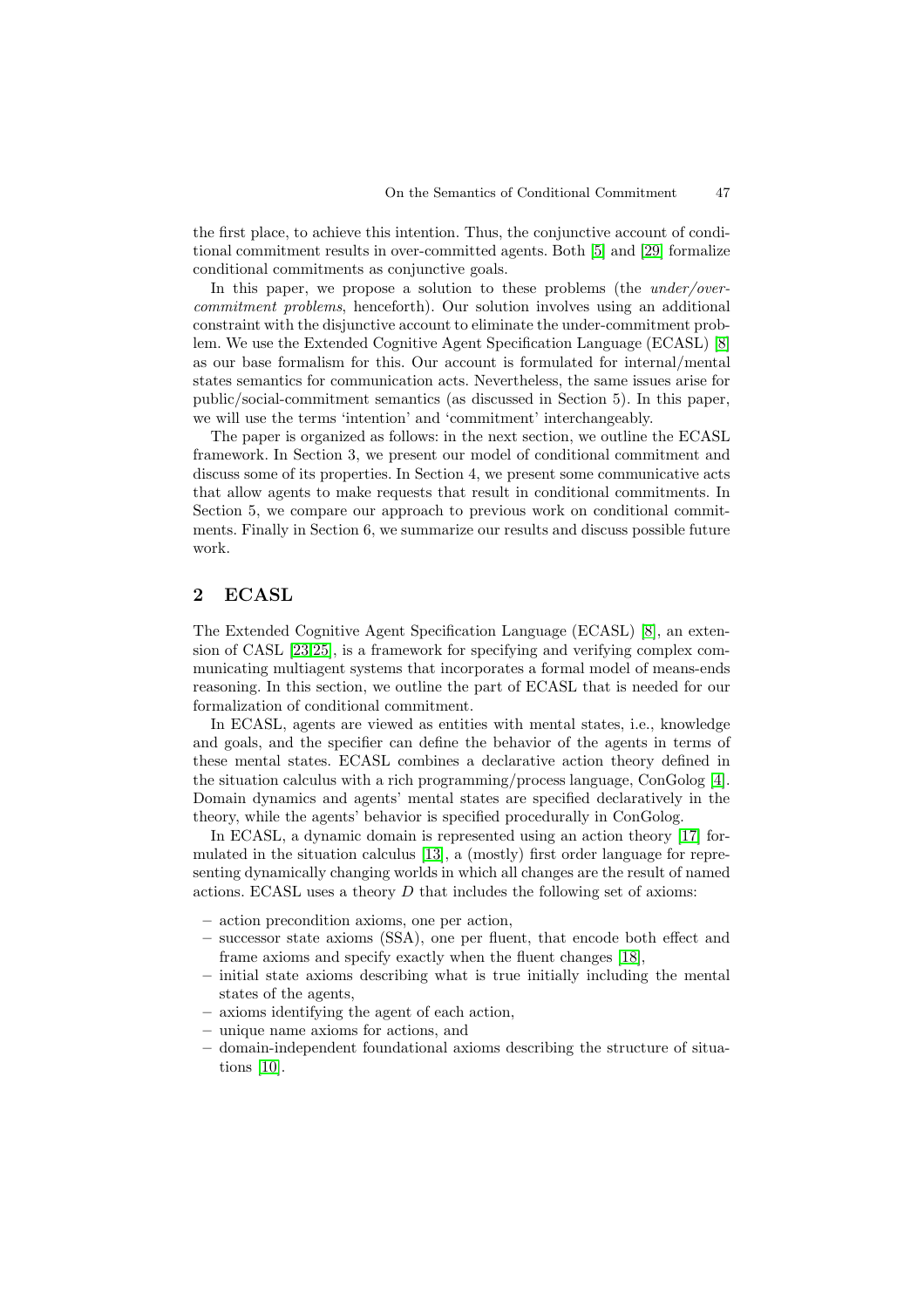Within ECASL, the behavior of agents is specified using the notation of the logic programming language ConGolog [4], the concurrent version of Golog [11]. A typical ConGolog program is composed of a sequence of procedure declarations, followed by a complex action. Complex actions can be composed using constructs that include primitive actions, waiting for a condition, sequence, nondeterministic branch, nondeterministic [cho](#page-14-4)ice of arguments, conditional bra[nch](#page-15-8)ing, while loop, procedure call, nondeterministic iteration, concurrent execution with and without priorities, and interrupts. To deal with multiagent processes, primitive actions in ECASL take the agent of the action as argument.

The semantics of the ConGolog process description language is defined in terms of *transitions*, in the style of structural operational semantics [15]. The overall semantics of a program is specified by the  $Do(\delta, s, s')$  relation, which holds if and only if  $s'$  can be reached by performing a sequence of transitions starting with program  $\delta$  in s, and the remaining program may legally terminate in  $s'.^1$ 

The situation calculus underlying ECASL is a branching time temporal logic, where each situation has a linear past and a branching future. In the framework, one can write both state formulas and path formulas. A state formula  $\phi(s)$  takes a si[ngl](#page-3-0)e situation as argument and is evaluated with respect to that situation. On the other hand, a path formula  $\psi(s_1, s_2)$  takes two situations as arguments and is evaluated with respect to the interval (finite path)  $[s_1, s_2]$ . A state formula  $\phi$  may contain a placeholder constant now that stands for the situation in which  $\phi$  must hold.  $\phi(s)$  is the formula that results from replacing now by s. Similarly, a path formula  $\psi$  may contain the placeholder constants now and then that stand for the situations that are the endpoints of the interval  $[now, then]$  over which  $\psi$  must hold.  $\psi(s_1, s_2)$  denotes  $\psi$  with  $s_1$  substituted for now and  $s_2$  substituted for *then*. Where the intended meaning is clear, we sometimes suppress the placeholder(s).

ECASL allows the specifier to model agents in terms of their mental states by including operators to specify agents' information (i.e., their knowledge), and motivation (i.e., their goals or intentions). We use state formulas within the scope of knowledge, and path formulas within the scope of intentions. Following [14,21], ECASL models knowledge using a possible worlds account adapted to the situation calculus.  $K(agt, s', s)$  is used to denote that in situation s, agt thinks that she could be in situation s'. s' is called a *K-alternative situation* for *agt* in s. Using K, the knowledge or belief of an agent, Know $(aqt, \phi, s)$ , is defined [as](#page-15-9)  $\forall s'(K(agt, s', s) \supset \phi(s'))$  $\forall s'(K(agt, s', s) \supset \phi(s'))$  $\forall s'(K(agt, s', s) \supset \phi(s'))$ , i.e. agt knows  $\phi$  in s if  $\phi$  holds in all of agt's Kaccessible situations in  $s$ . In ECASL,  $K$  is constrained to be reflexive, transitive, and Euclidean in the initial situation to capture the fact that agents' knowledge is true, and that agents have positive and negative introspection. As shown in [21], these constraints then continue to hold after any sequence of actions since they are preserved by the successor state axiom for K.

<span id="page-3-0"></span><sup>&</sup>lt;sup>1</sup> Since we have predicates that take programs as arguments, we need to encode pro[g](#page-15-10)rams and formulas as first-order terms as in [4]. For notational simplicity, we suppress this encoding and use formulas and programs as terms directly.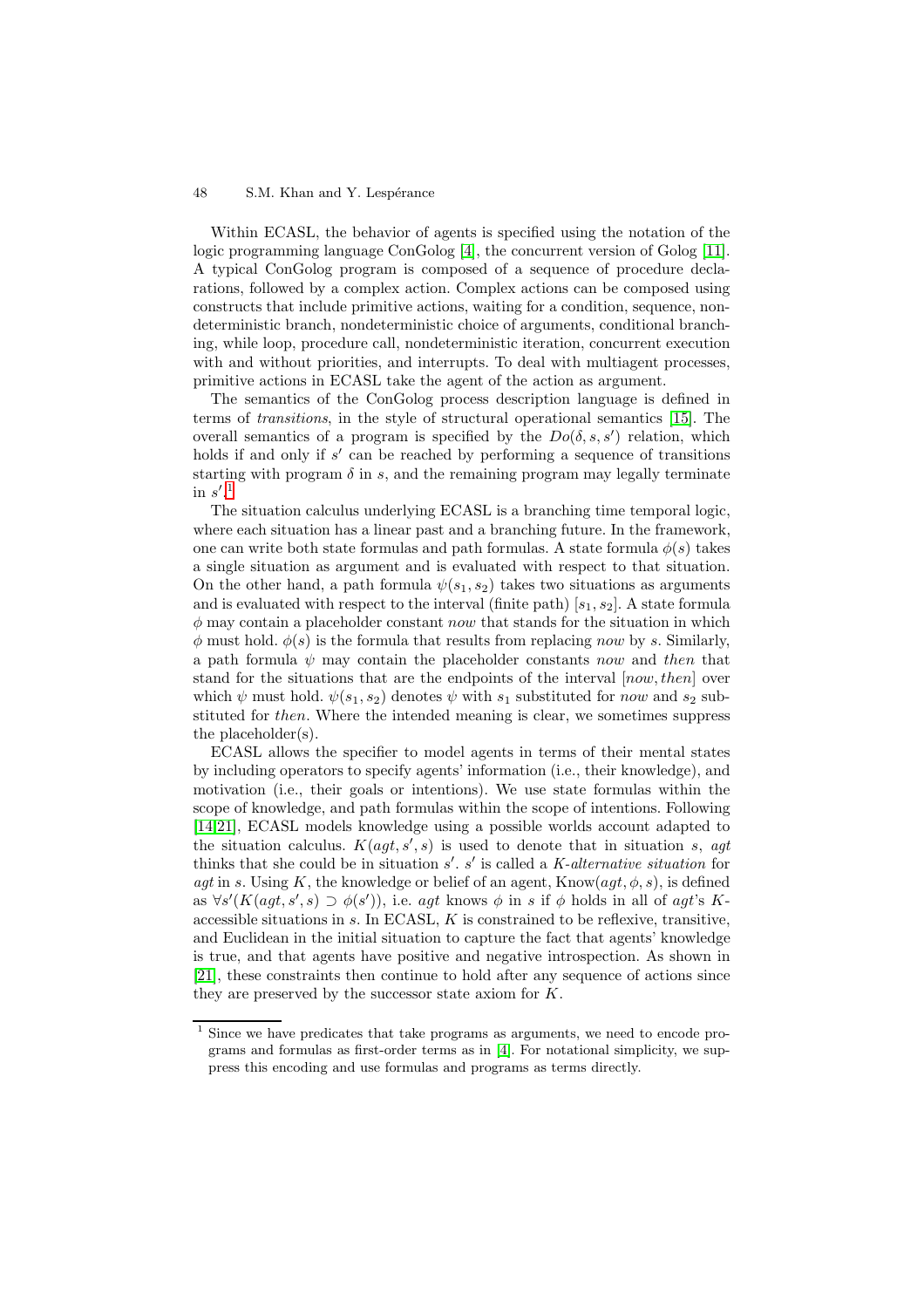ECASL supports knowledge expansion as a result of sensing actions [21] and some *informing* communicative actions. Here, we restrict our discussion to knowledge expansion as a result of *inform* actions. The preconditions of *inform* are as follows:

$$
Poss(inform(inf,agt, \phi), s) \equiv \text{Know}(inf, \phi, s)
$$

$$
\land \neg \text{Know}(inf, \text{Know}(agt, \phi, now), s).
$$

In other words, the agent *inf* can inform *agt* that  $\phi$ , iff *inf* knows that  $\phi$  currently holds, and does not believe that  $agt$  currently knows that  $\phi$ . The successor state axiom  $(SSA)$  for  $K$  can be defined as follows:

$$
K(agt, s^*, do(a, s)) \equiv \exists s'. K(agt, s', s) \land s^* = do(a, s') \land Poss(a, s').
$$

This says that after an action happens, every agent learns that it was possible and has happened. Moreover, if the action involves someone informing *agt* that  $\phi$  holds, then *agt* knows this afterwards. This follows from the fact that it is a precondition of  $information(inf, agt, \phi)$  that  $inf$  knows that  $\phi$ , that what is known must be true (i.e. K is reflexive), and that the SSA for K requires the agent to know that  $Poss(a, s)$  after a happens in s. Note that this axiom only handles knowledge expansion, not revision.

ECASL also incorporates goal expansion and a limited form of goal contraction. Goals or intentions are modeled using an accessibility relation W over possible situations. The W-accessible situations for an agent are the ones where she thinks that all her goals are satisfied. W-accessible situations may include situations that the agent thinks are impossible, unlike Cohen and Levesque's [2] G-accessible worlds. But intentions are defined in terms of the more primitive W and K relations so that the intention accessible situations are  $W$ -accessible situations that are also compatible with what the agent knows, in the sense that there is a  $K$ -accessible situation in their history. This guarantees that agen[ts'](#page-14-5) intentions are realistic, that is, agents can only intend things that they believe are possible. Thus we have:

$$
\mathrm{Int}(agt,\psi,s)\doteq \forall s',s^*. [W(agt,s^*,s) \wedge K(agt,s',s) \wedge s' \leq s^*] \supset \psi(s',s^*).
$$

This means that the intentions of an agent in s are those formulas that are true for all intervals between situations s' and s<sup>\*</sup> where the situations s<sup>\*</sup> are Waccessible from s and have a K-accessible situation  $s'$  in their past. Intentions are future oriented, and any goal formula will be evaluated with respect to a finite path defined by a pair of situations, a current situation now and an ending situation then. This formalization of goals can deal with both achievement goals and maintenance goals. An achievement goal  $\phi$  is said to be eventually satisfied if  $\phi$  holds in some situation between now and then, i.e., if  $\Diamond(\phi, now, then)$ , which is defined as  $\exists s'$ . (now  $\leq s' \leq then \wedge \phi(s')$ ).<sup>2</sup> In [22], Shapiro showed

<sup>&</sup>lt;sup>2</sup> We sometimes use  $\diamond$  with a path formula  $\psi$  argument, in which case, we mean that  $\psi$  holds over some interval [s, then] that starts at some situation s between now and then; see Table 1 for the formal definition.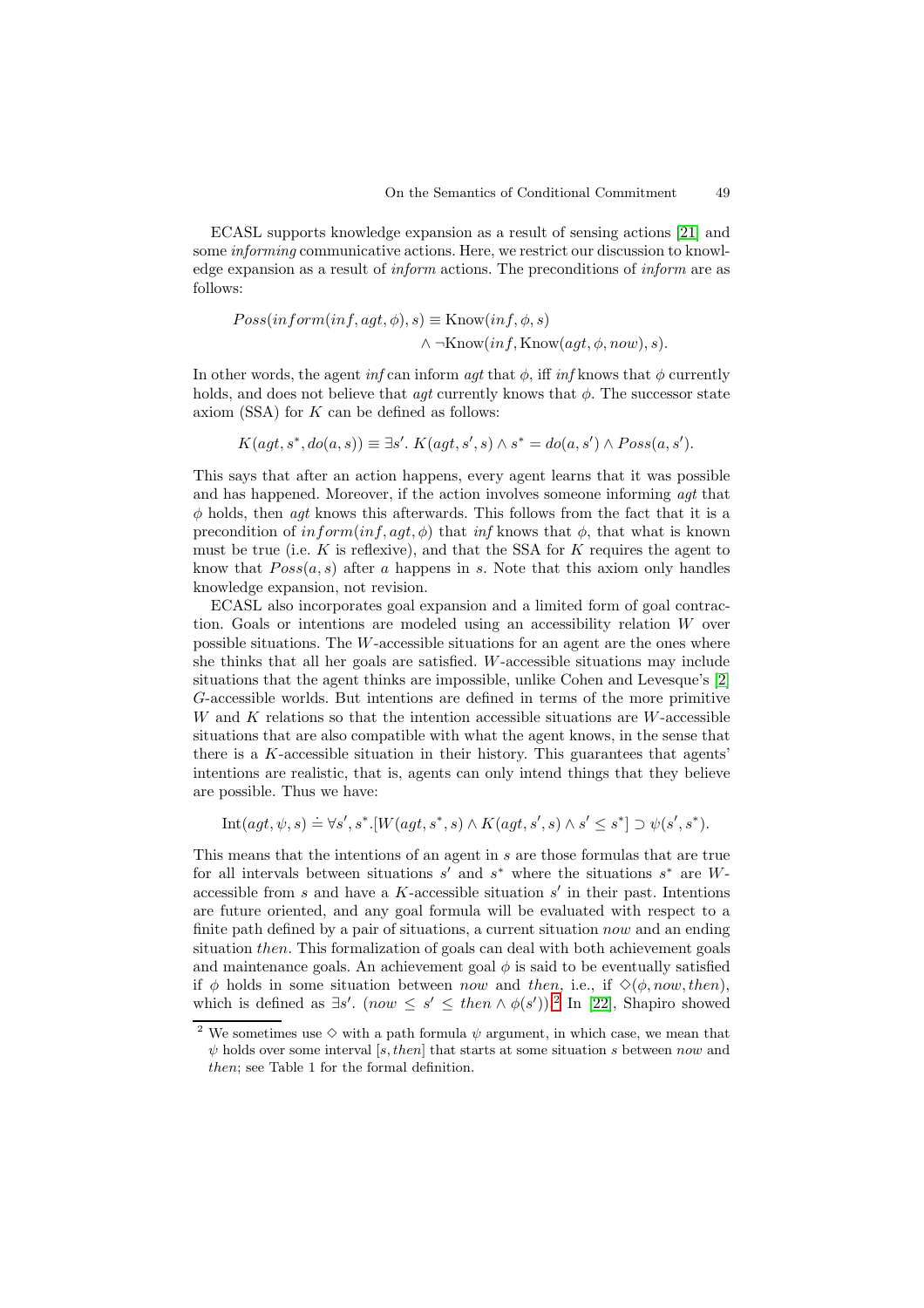how positive and negative introspection of intentions can be modeled by placing some constraints on  $K$  and  $W$ . To make sure that agents' wishes and intentions are consistent, W is also constrained to be serial.

ECASL provides an intention transfer communication action, *request*, which is defined in terms of *inform*. This is similar to Herzig and Longin's account [7], where a request is defined as informing about one's intentions, and the requested goals are adopted via cooperation principles. The *request* action can be used by an agent to request another agent to achieve some state of affairs. Formally, we have:

$$
request(req,agt, \phi) \doteq inform(req,agt,Int(req, \phi, now)).
$$

The SSA for W which handles intention change in ECASL, has the same structure as a SSA for a domain dependent fluent. In the following,  $W^+(agt, a, s^*, s)$  $(W^-(agt, a, s^*, s)$ , resp.) denotes the conditions under which s<sup>\*</sup> is added to (dropped from, resp.) W as a result of the action  $a$  in  $s$ :

$$
W(agt, s^*, do(a, s)) \equiv W^+(agt, a, s^*, s) \vee (W(agt, s^*, s) \wedge \neg W^-(agt, a, s^*, s)).
$$

An agent's intentions are expanded when it is requested something by another agent. After the request(req, agt,  $\psi$ ) action, agt adopts the goal that  $\psi$ , unless she has a conflicting goal or is not willing to serve *req* for  $\psi$ . Therefore, this action should cause *agt* to drop any paths in W where  $\psi$  does not hold. This is handled in  $W^-$ :

$$
W^-(agt, a, s^*, s) \doteq [\exists req, \psi. a = request(req,agt, \psi) \land Serves(agt, req, \psi, s) \land \neg Int(agt, \neg \psi, s) \land \exists s'. K(agt, s', s) \land s' \leq s^* \land \neg \psi(do(a, s'), s^*)].
$$

A limited form of intention contraction is also handled in ECASL. Agents intentions are contracted as a result of a *cancelRequest* action. ECASL also incorporates a formal model of means-ends reasoning and commitment to rational plans to achieve intentions. See [8] for the details of these.

Table 1 shows some abbreviations that will be used throughout the paper.

# **3 Conditional Commi[tm](#page-14-6)ents**

Having presented our framework, we now return to our discussion about conditional commitments. Informally, an agent agt has a conditional commitment or intention that  $\psi$  on the condition that  $\phi$  if agt intends to achieve  $\psi$  as soon as the condition  $\phi$  holds. In our specification, we assume that  $\phi$  is a state formula, whereas  $\psi$  is a path formula and can represent any kind of goal (achievement, maintenance, etc.). In other words, the trigger condition  $\phi$  of a conditional intention takes a single situation now as argument, unlike the goal formula  $\psi$ ,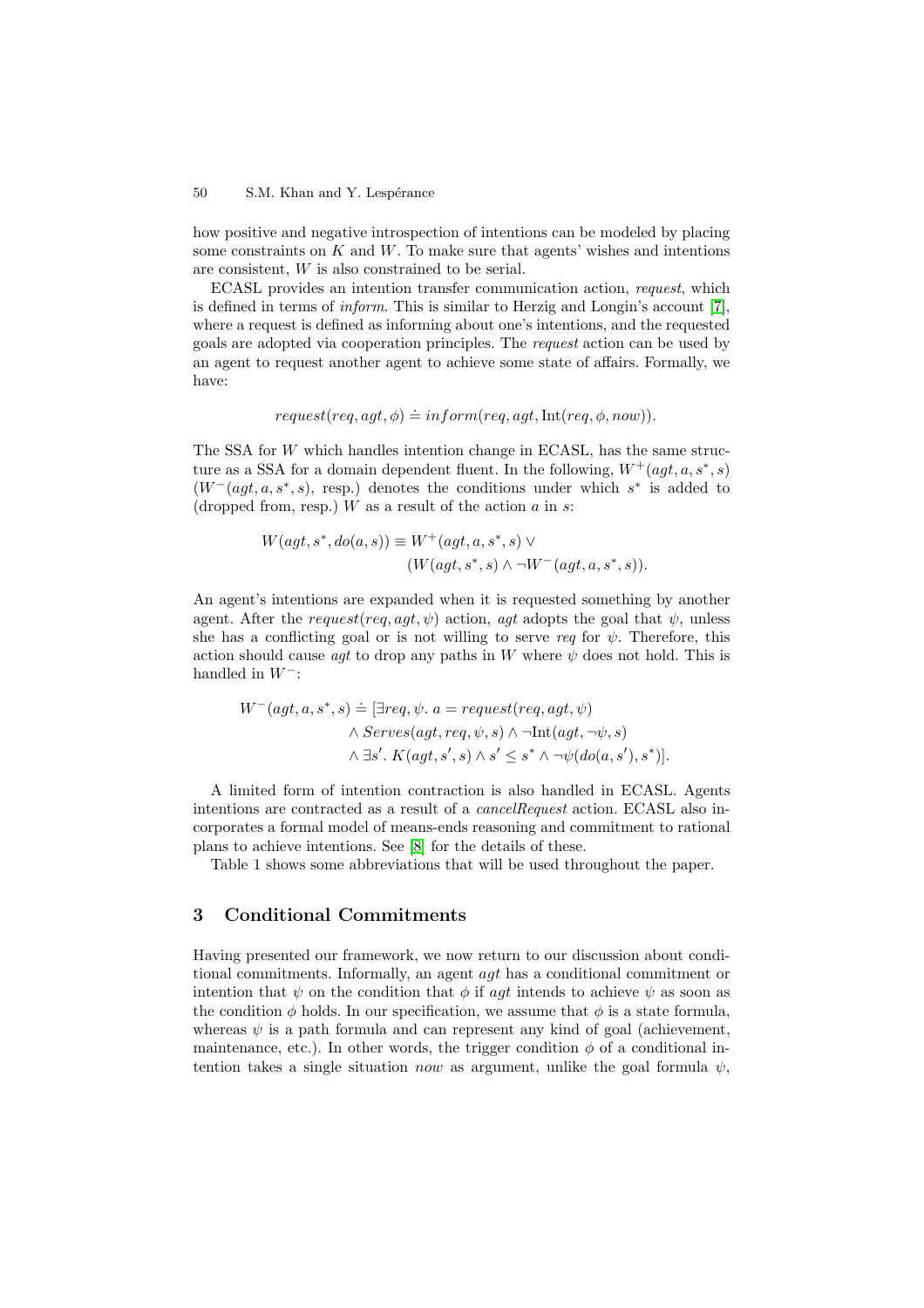**Table 1.** Some Definitions of Temporal Operators

1.  $\Diamond(\psi, now, then) \doteq \exists s'. now \leq s' \leq then \land \psi(s', then),$  $(1. \vee (\psi, now, then) = \exists s \cdot now \leq s \leq the$ <br> $2. \Box(\psi, now, then) \doteq \neg \Diamond(\neg \psi, now, then),$  $3.$   $\lbrack \phi \text{Until } \psi \rbrack (now, then) = \exists s'. now \leq s' \leq then$  $\land \psi(s', then) \land \forall s''. now \leq s'' < s' \supset \phi(s''),$  $\lor \psi(s, then) \land \lor s \therefore now \leq s \iff s \cup s$ <br>4. Before(ψ, φ, now, then) = ∃s'. now  $\leq s' \leq then$  $\land \psi(s', then) \supset \exists s''. now \leq s'' < s' \land \phi(s''),$  $\vee \vee \vee s$ , inen)  $\supset$  s . now<br>5. E $\Diamond(\phi, now) \doteq \exists s. now \leq s \land \phi(s),$ 5. Ε  $\diamond$  (φ, now) = 3*s*. now ≤ *s* ∧ (<br>6. A<sub>□</sub>(φ, now) = ¬E  $\diamond$  (¬φ, now), 0.  $A \square (\varphi, now) = \square \triangle (\square \varphi, now),$ <br>7. Happens(a, now, then)  $\doteq$  do(a, now)  $\leq$  then, *i*. Happens(*a*, *now*, *then*) =  $ao(a, now) \leq then$ ,<br>8. Happens<sub>C</sub>( $\delta$ , now, then) =  $\exists s'. s' \leq then \land Do(\delta, s', then)$ .

which takes two situations now and then as arguments.<sup>3</sup> If one wishes to use an achievement goal  $\phi'$  for  $\psi$ , one can use  $\Diamond(\phi', now, then)$ , i.e. eventually  $\phi'$ . For simplicity, we also assume that the trigger condition  $\phi$  is a one-time goal, i.e. once  $\phi$  becomes true, it remains true forever.

So we now propose a formalization of conditional i[nt](#page-6-0)entions that avoids the under/over-commitment problem:

> CondInt $(agt, \phi, \psi, s) \doteq$  $Int(aqt, DisjGoal(\phi, \psi, now, then))$  $\land \text{NoUnderComm}(agt, \phi, now, then), s),$  $DisjGoal(\phi, \psi, now, then) \doteq$  $[\neg \phi \text{ Until } (\phi \land \psi)](now, then) \lor \neg \Diamond(\phi, now, then),$  $Nol'nderComm(agt, \phi, now, then) =$  $\Box$ ([Int(agt,  $\Box(\neg \phi, now, then), now$ )  $\Box$  $Know(aqt, A<sub>□</sub>(¬φ, now), now)], now, then).$

That is, agt conditionally intends that  $\psi$  provided that  $\phi$ , iff agt intends that the following conditions hold:

- 1. either (a)  $\phi$  eventually holds, and  $\psi$  holds immediately from the time  $\phi$ comes to hold, or  $(b)$   $\phi$  never holds, and
- 2. if in any situation *agt* intends that  $\phi$  never comes to hold, she must also know in that situation that it can never become true.

Intuitively, this says that one way to fulfill an agent's conditional intention is to (1a) satisfy  $\psi$  after  $\phi$  comes to hold, and a second way is that (1b)  $\phi$  never comes to hold in the future. This part of our account is as in the disjunctive approach. However, we add to this that (2) the agent does not intend that

<span id="page-6-0"></span><sup>3</sup> We could also handle trigger conditions that are not state formulas. However, in these cases, since the trigger condition holds over a time interval, it is not always clear when exactly the triggering of the commitment to the conditional goal should occur. To avoid these complications, we stick to state formulas as triggers.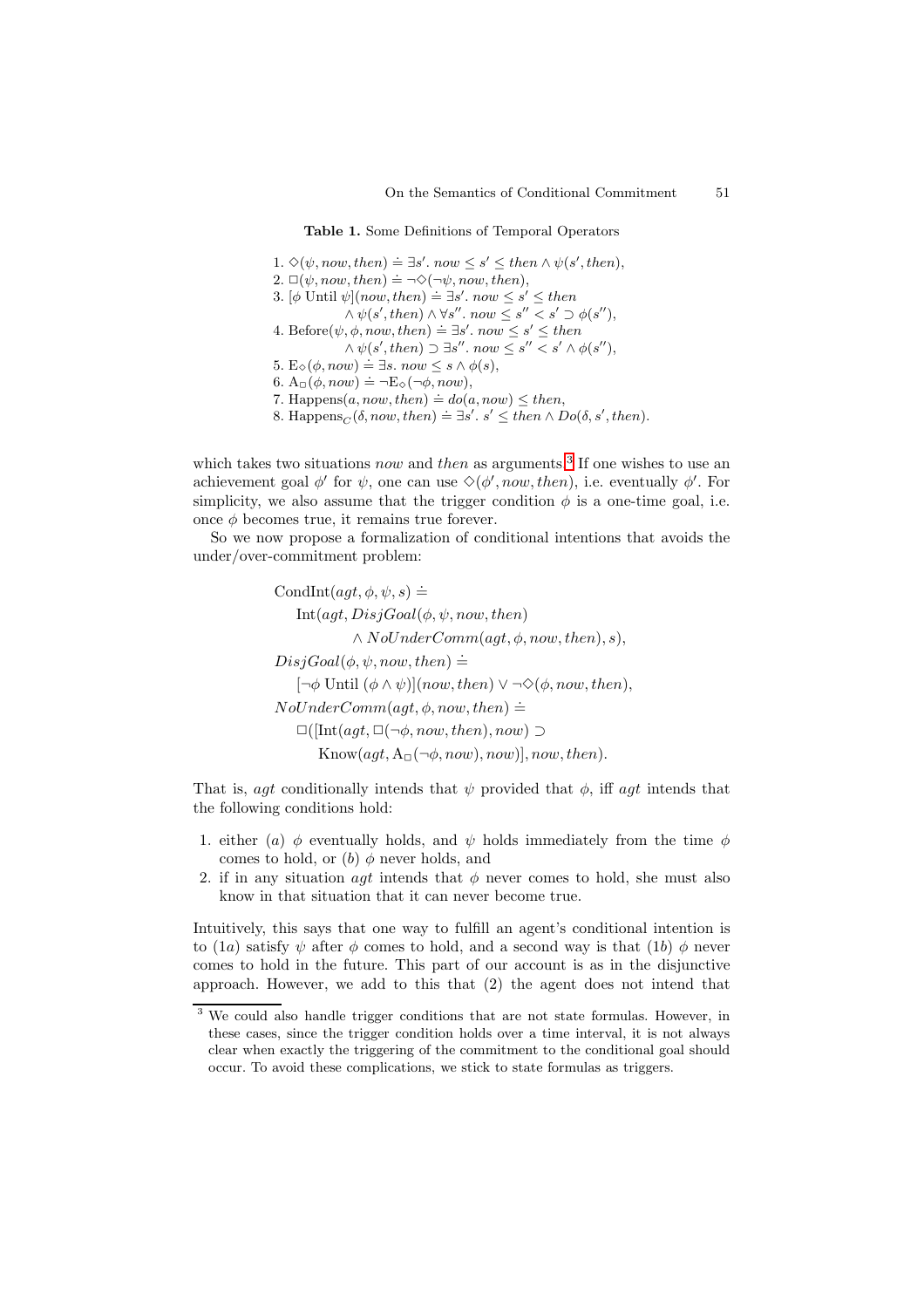$\phi$  never comes to hold unless she knows that it can never hold. Thus we require that if at some situation, agt intends that  $\phi$  never comes true, it must be the case that she knows in that situation that  $\phi$  can never become true, and she only intends this because it has become inevitable. So the additional constraint that  $NoUnderComm(agt, \phi, now, then)$  ensures that agt will not do anything intentionally to make the triggering condition  $\phi$  remain false. One might be tempted to define  $NoUnderComm(aqt, \phi, now, then)$  as  $\Box(\neg \text{Int}(a-t))$  $qt, \Box(\neg\phi, now, then), now), now, then), i.e. qqt never intends that  $\phi$  never holds.$ However, since some event may make  $\phi$  impossible to achieve, there is a possibility that *agt* may come to intend that  $\phi$  always be false, if this becomes inevitable. The only case in which *agt* intends that  $\phi$  always be false is when she knows that it can never become true.

Consider once again our online marketplace example given in Section 1 for the disjunctive account. Using this definition of conditional commitment, a seller  $slr$ 's intention to send the goods when a buyer by pays, CondInt $(slr$ - $GetPaid(byr, slr)$ , Happens( $shipGoods(shr, byr)$ , now, then), s) can be formalized as follows:

 $Int(slr, DisjGoal(Get Paid(byr, slr)),$  $Happens(shipGoods(slr, byr), now, then), now, then)$  $\wedge \text{NoUnderComm}(slr, GetPaid(byr, slr), now, then), s).$ 

 $slr$ 's intention can be further expanded to:

 $Int(slr, [GetPaidAndThenSendGoods(byr, slr, now, then)]$  $\vee \neg \Diamond (GetPaid(byr, slr), now, then) \wedge$  $\Box((\mathrm{Int}(slr, \Box \neg GetPaul(byr, slr), now) \supset$  $Know(slr, A<sub>□</sub>(¬GetPaid(byr, slr), now), now)), now, then)], s),$ 

where,

 $GetPaidAndThenSendGoods (byr, slr, now, then) \doteq$  $\neg GetPaid(byr, slr)$  Until  $(GetPaid(bur, slr) \wedge$  $Happens(shipGoods(str, byr), now, then)$ ](now, then).

From this, we can see that there are only two ways by which  $slr$  can satisfy this conditional intention: either at some future or current situation byr pays slr and then slr sends the goods to byr, or, byr never pays slr, and as long as slr does not know that byr will never pay her, she does not intend not to get paid. Since slr cannot intend not to get paid, she cannot deliberately perform anything (for example block payments from byr) to make the triggering condition remain false. If at a later situation,  $slr$  learns that it has become impossible for  $byr$  to ever pay her, slr will inevitably intend that byr never pays her, but otherwise she cannot acquire this intention. Thus, our formalization of conditional commitment does not suffer from the under-commitment problem.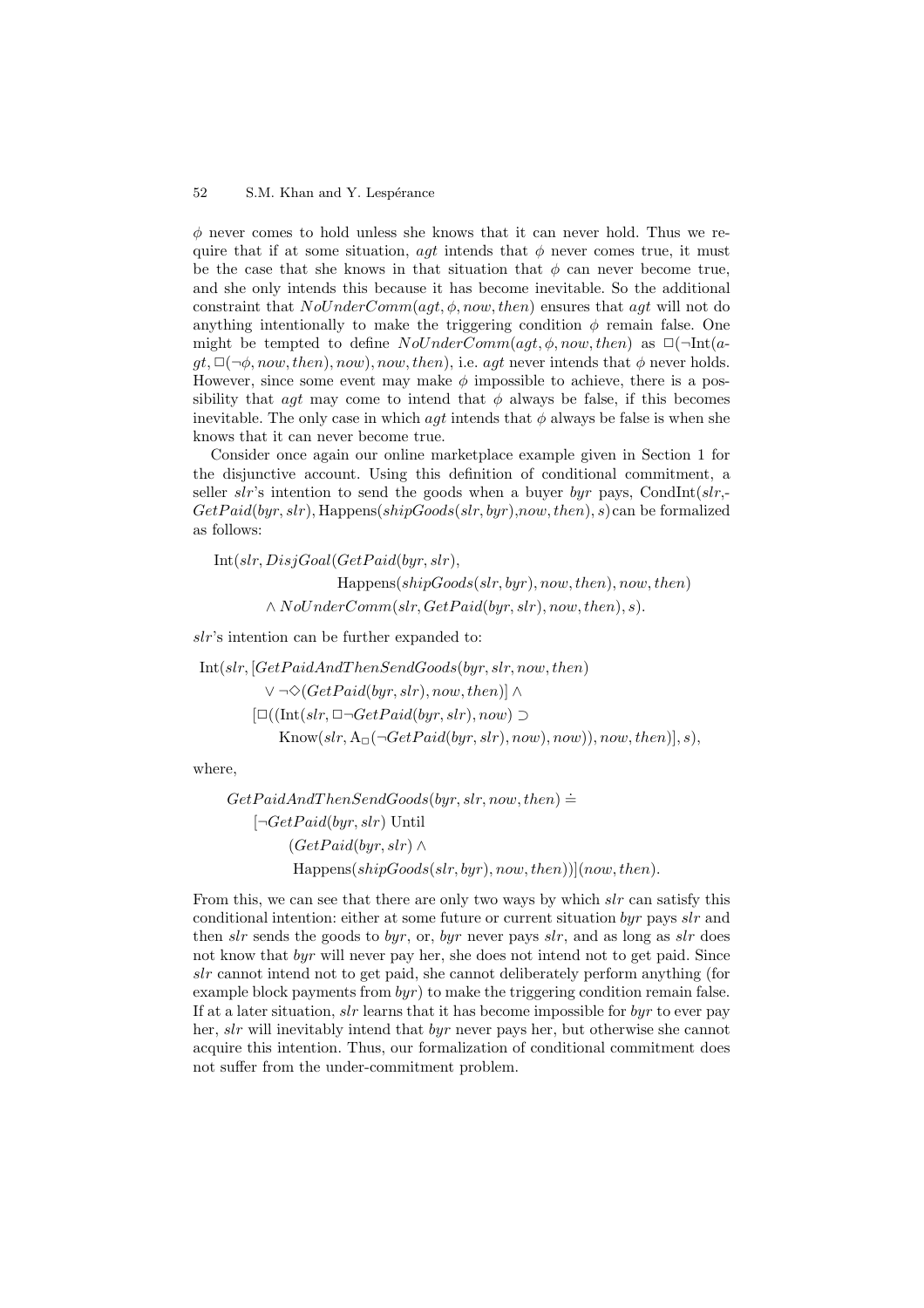Moreover, since we use the disjunctive approach, our account does not suffer from the over-commitment problem associated with the conjunctive approach. Consider the second example given in Section 1, where slr has the intention to ship a replacement unit when  $byr$  returns a defective good. Using our definition, this can be expanded to slr's intention that either byr never returns a defective product, or byr returns a defective product and slr ships the replacement unit after that. Thus  $slr$  is not over-committed and will not perform something deliberately so that byr returns a product. The additional constraint that slr never intends that byr never return a product unless she knows that byr will never return a product does not seem to lead to any over-commitment. Thus our formalization of conditional intention is also free from the over-commitment problem.

Note that our account allows the agent who has a conditional intention to intend not to know whether the condition holds. We could easily strengthen the definition to rule this out, but it is not clear that this is always appropriate.

Next, we show two simple properties of conditional intention. Assume that the domain theory D (as discussed in Section 2) includes our definition of conditional commitment given above. Then we have the following theorem that says that if an agent *agt* conditionally intends that  $\psi$  provided that  $\phi$  in situation s, and if she knows that  $\phi$  holds in s, then *agt* intends that  $\psi$  in s.

### **Theorem 1**

$$
D \models \text{Condlnt}(agt, \phi, \psi, s) \land \text{Know}(agt, \phi, s) \supset
$$
  

$$
\text{Int}(agt, \psi, s).
$$

So when the agent knows that the condition has become true, a conditional intention reduces to an ordinary intention. The second property states that agents are able to introspect their conditional intentions:

### **Theorem 2**

$$
D \models [\text{Condlnt}(agt, \phi, \psi, s) \supset
$$
  
Know(*agt*, CondInt(*agt*,  $\phi, \psi, now$ ), *s*)]  $\land$   
 $[\neg \text{Condlnt}(agt, \phi, \psi, s) \supset$   
Know(*agt*,  $\neg \text{Condlnt}(agt, \phi, \psi, now)$ , *s*)].

Thus, if an agent has a conditional intention (does not have a conditional intention, resp.) that  $\psi$  provided that  $\phi$ , then she knows that she has (does not have, resp.) this conditional intention.

It would be interesting to prove additional results about conditional intentions, for instance, that a conditional intention persists as long as its condition is known to remain false and not known to have become impossible. We leave this for future work.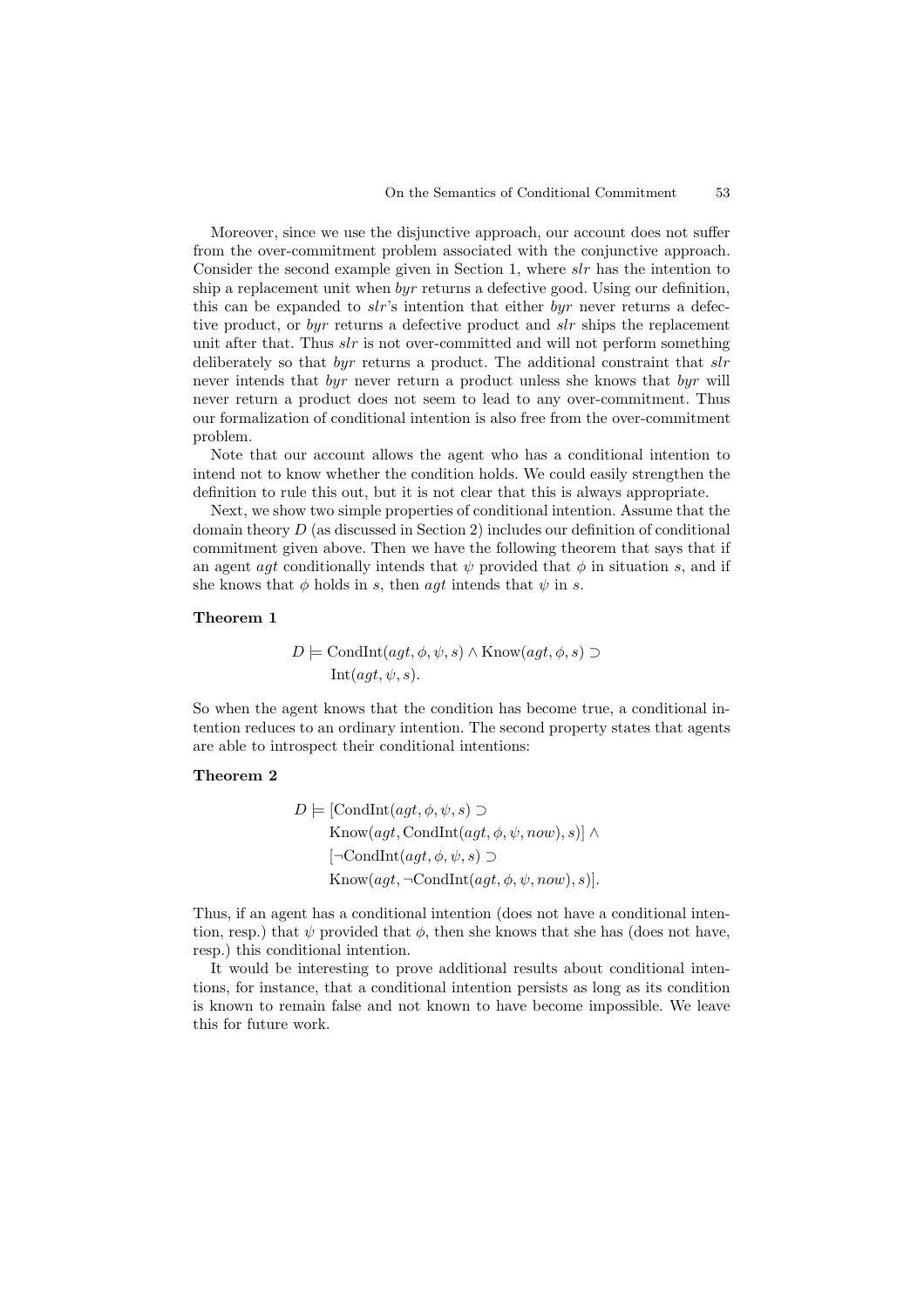# **4 Conditional Requests**

We now discuss two communicative acts, *requestWhen* and *reqActWhen*, that can be used by an agent to request someone to achieve  $\psi$  or to execute a program  $\delta$  respectively, on the condition that  $\phi$  becomes true. Recall that, in ECASL the SSA for W determines whether an agent adopts a goal when requested; the requested goal is adopted by the requestee via cooperation principles encoded in the SSA for W. Thus, we model requests as informing about intentions, rather than as primitives. In the following, we use  $CondIntCont(agt, \phi, \psi)$  as an abbreviation for the content of a conditional intention  $DisjGoal(\phi, \psi, now, then) \wedge NoUn$  $derComm(agt, \phi, now, then)$ . Now, one simple way to model a requester req's request to requestee *agt* to achieve  $\psi$  on the condition that  $\phi$  is as follows:

> $requestWhen_{sim}(req,agt, \phi, \psi) \doteq$  $request(req, aqt, CondIntCont(req, \phi, \psi)).$

This says that, req's conditional request to agt to achieve  $\psi$  provided that  $\phi$ amounts to req's request to agt to fulfill the content  $CondlntCont(req, \phi, \psi)$  of her own conditional intention. Using the definition of *request*, this conditional request amounts to req informing agt that she currently intends to achieve  $\psi$ provided that  $\phi$ . However, note that the content  $CondlntCont(req, \phi, \psi)$  of this conditional intention includes mental attitudes that refer to req, rather than agt. Since the SSA for W does not automatically replace the agent parameters of mental state operators used in a goal formula, if we model conditional requests as above, given appropriate conditions (i.e., when agt agrees to serve req on  $CondIntCont(req, \phi, \psi)$  and does not currently have the intention that  $\neg CondIntCont(req, \phi, \psi)$ , agt will adopt the intention that  $CondIntCont(req, (\phi, \psi)$ , but not that  $CondIntCont(agt, \phi, \psi)$ . Thus she will not have the conditional intention to achieve  $\psi$  provided that  $\phi$  after the conditional request is performed, and this simple definition is not quite correct.

For example, suppose that the manager agent mgr wants to conditionally request the seller  $slr$  in situation s to ship the goods when the buyer by pays her. So *mar* can do this by performing the following action in  $s$ .

 $requestWhen_{sim}(mgr, slr, GetPaid(byr, slr),$  $Happens(shipGoods(slr, bur), now, then)).$ 

which can be expanded to:

request(mgr, slr,  $CondlntCont(mgr, GetPaid(byr, slr),$  $Happens(shipGoods (slr, byr), now, then$  $)).$ 

After the request is performed, if  $slr$  agrees to serve mgr on  $CondlntCont(mgr,+)$  $GetPaid(byr, slr)$ , Happens( $shipGoods(slr, byr)$ , now, then)), and does not intend that  $\neg CondIntCont(mgr, GetPaid(byr, slr), Happens(shipGoods(slr, byr),$  $now, then)$ , the SSA for W will ensure that: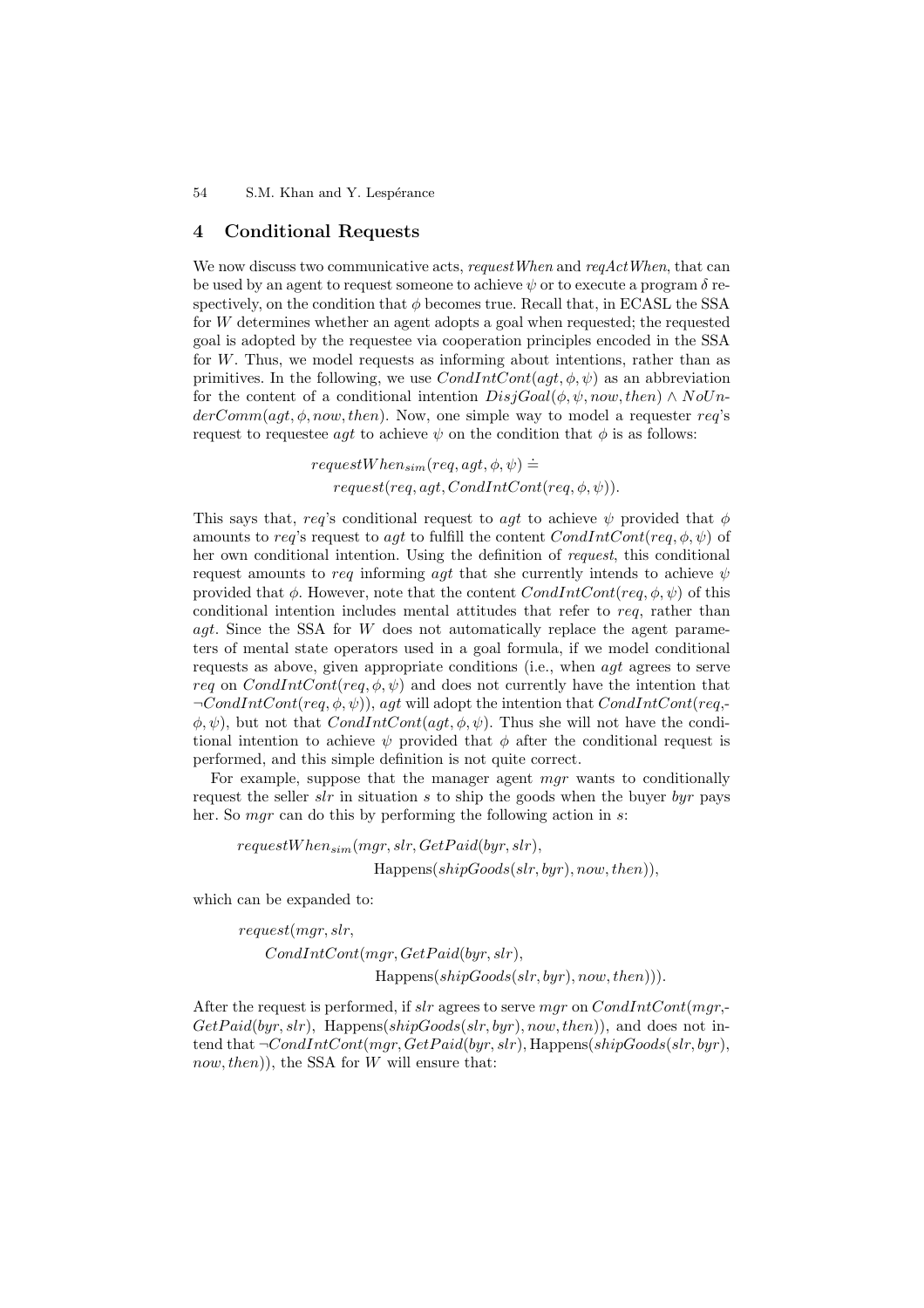$Int(slr, CondIntCont(mgr, GetPaid(byr, slr)),$  $Happens(shipGoods (slr, byr), now, then)), s_r),$ 

which can be expanded to:

 $Int(slr, DisjGoal(Get Paid(byr, slr),$  $Happens(shipGoods (slr, byr), now, then), now, then)$  $\land \text{NoUnderComm(mgr, GetPaid(byr, slr), now, then), }$ 

where  $s_r$  is the situation that results from performing the *requestWhen* action in s. Now, using the definition of conditional intention, we can see that in s*r*, slr does not have the conditional intention of sending the goods provided that byr pays her. The problem is with the mental state operators in the  $Nol$ *nderComm(mgr,...)* part of slr's intention: they say that mgr will not intend that the payment not occur unless she knows it can never occur. What we need is for this constraint to hold for slr.

To deal with this problem, we propose the following model of conditional requests:

 $requestWhen(req,agt, \phi, \psi) \doteq request(req,agt, CondIntCont(agt, \phi, \psi)).$ 

This says that req's request to agt to conditionally achieve  $\psi$  provided that  $\phi$ amounts to req's request to agt to fulfill the content of agt's conditional intention to achieve  $\psi$  provided that  $\phi$ , i.e.,  $CondIntCont(agt, \phi, \psi)$ . Using the definition of *request*, this can be further expanded to:

> $requestWhen(req,agt, \phi, \psi) \doteq$  $inform(reg, aqt, Int(reg, CondIntCont(aqt, \phi, \psi), now)).$

That is, req can request agt to achieve  $\psi$  on the condition that  $\phi$  by informing agt that she intends that  $CondIntCont(aqt, \phi, \psi)$ . Note that, the agent parameter of  $CondlntCont(agt, \phi, \psi)$  is now the requestee agt, rather than the requester req. This guarantees that given that *agt* serves req and does not have the opposite intention, she will conditionally intend to achieve  $\psi$  provided that  $\phi$  after req conditionally requests her this. Thus this formalization of conditional request does not suffer from the above mentioned problem.

We also define a special type of conditional request, namely, a request to perform an action when some condition holds:

> $reqActWhen (req,agt, \phi, \delta) \doteq$  $requestWhen (req, agt, \phi, Happens_C(\delta, now, then)).$

This states that req's conditional request to agt to execute the program  $\delta$  provided that  $\phi$  amounts to req's conditional request to agt to execute  $\delta$  starting in the situation where  $\phi$  holds.

Now consider what happens when *mar* conditionally requests  $slr$  to ship the goods when byr pays her, that is, when mgr performs the reg $ActWhen(mqr, slr, -lq)$  $GetPaid(byr, slr), shipGoods(slr, byr))$  action. Given that slr agrees to serve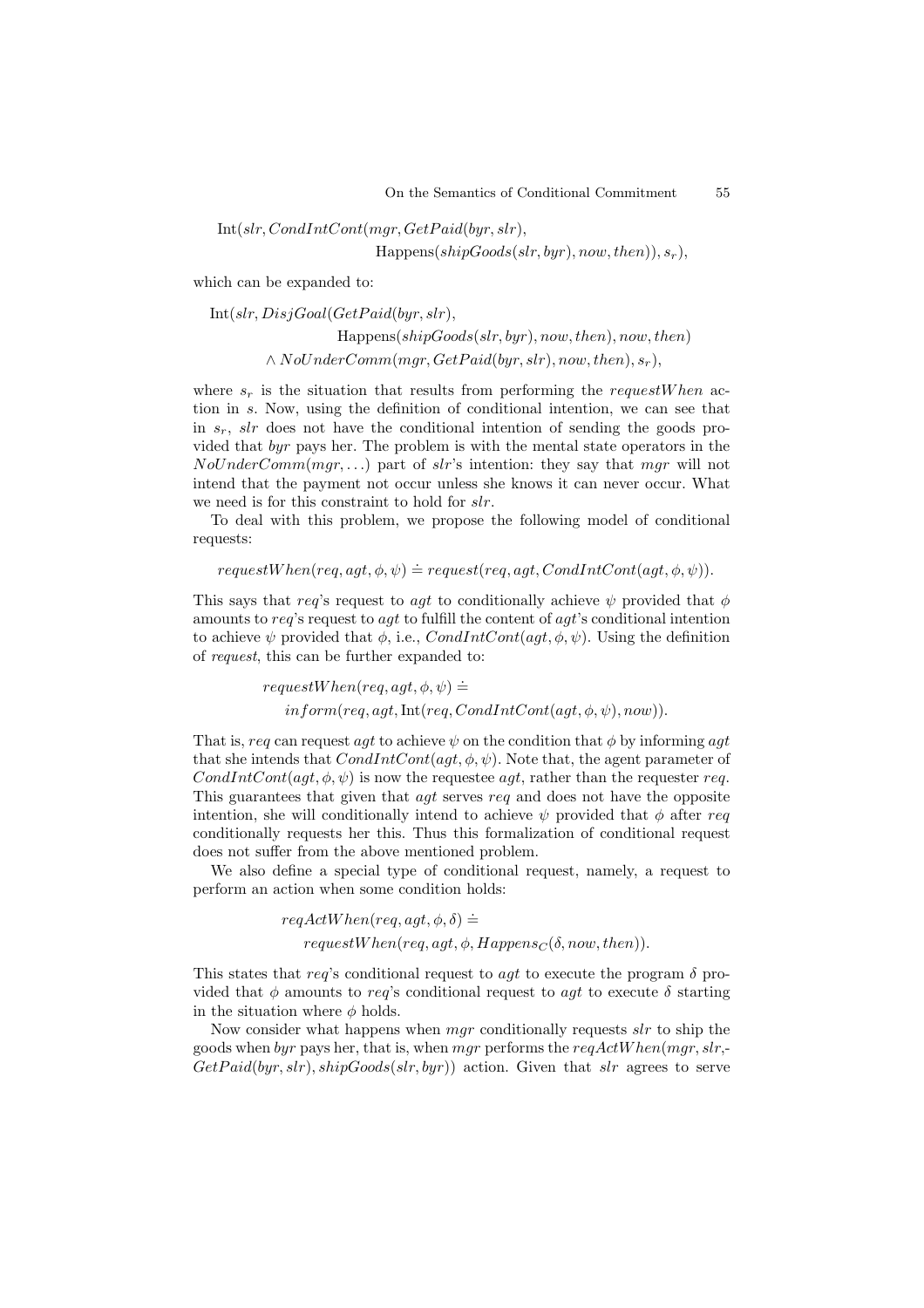$mgr$  and does not have the opposite intention, the SSA for W will make  $slr$ adopt the following intention:

 $Int(slr, CondIntCont(slr, GetPaid(byr, slr)),$  $Happen<sub>C</sub>(sendGoods(slr, byr), when, then)), s<sub>r</sub>$ ),

and thus, by the definition of conditional intention, she will conditionally intend to send the goods when byr pays her. Thus, our formalization of conditional requests allows the proper transfer of conditional intention from the requester to the requestee.

We next present a theorem that shows how agents' intentions are affected by the *requestWhen* action. Assume that the domain theory D includes our definition of these new communicative actions. We can show that:

### **Theorem 3**

$$
D \models [\neg \text{Int}(agt, \neg \text{CondIntCont}(agt, \phi, \psi), s) \land Serves(agt, req, CondIntCont(agt, \phi, \psi), s) \land Poss(requestWhen (req,agt, \phi, \psi), s)] \supset \\ \text{CondInt}(agt, \phi, \psi, do(requestWhen (req,agt, \phi, \psi), s)).
$$

This says that if in some situation s, an agent *agt* does not intend not to fulfill the content of a conditional intention to achieve  $\psi$  provided that  $\phi$ , and if she serves another agent  $req$  on the content of this conditional commitment in  $s$ , then she will have the conditional intention to achieve  $\psi$  given that  $\phi$  after req conditionally request her this in s, provided that the request is possible in s.

It would be useful to extend our framework with a communication act that allows a conditional commitment created as a result of a *requestWhen* to be cancelled. We believe that the existing ECASL *cancelRequest* action can be used to define such a conditional commitment cancelling act. We leave this for future work.

# **5 Related Work**

The under-commitment problem that we pointed out in Section 1 is related to another problem involving intentions discussed by Cohen and Levesque [2]. In that paper, they consider a robot who drops the intention of bringing a bottle of beer by breaking the last available bottle and thus making the intention impossible to achieve. Their solution was twofold: (1) they formalize intentions as persistent goals and (2) they assume that existing intentions act as a [scr](#page-14-5)een of admissibility over new intentions. In their framework, an agent's intentions persist until she knows that they have been achieved, or knows that it has become impossible to achieve them. Since the robot intends to bring a bottle of beer, she will not drop this goal until she achieves it or gets to know that it has become impossible to achieve. However, the robot can break the last available bottle to make her goal unachievable. But since an agent's current intentions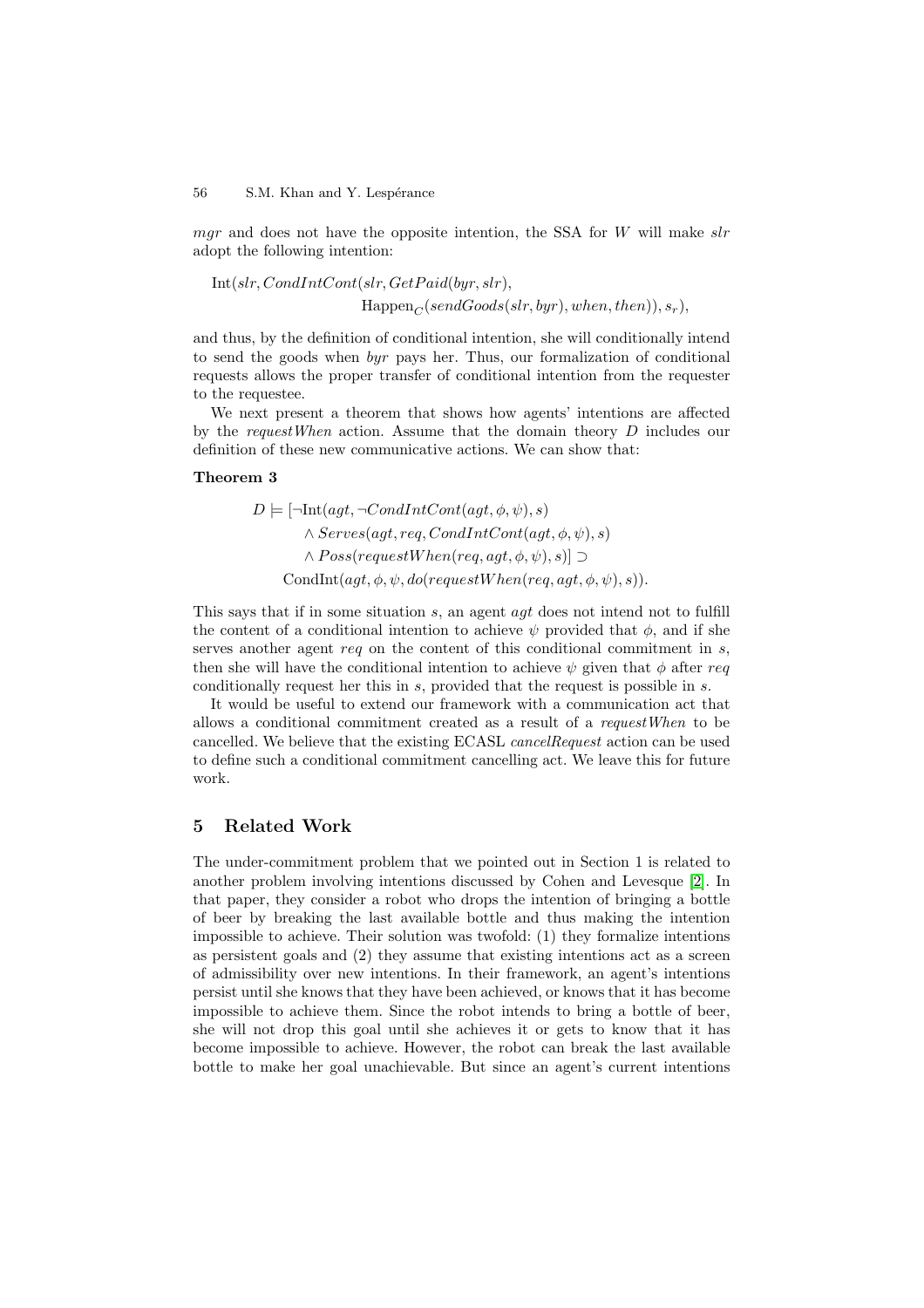provide a screen of admissibility for adopting new intentions, she cannot have these two conflicting intentions at the same time. Thus since she intends to bring a bottle, she cannot adopt the intention to break the only available bottle. Note that while this problem has similarities with the one addressed here, it does not involve conditional intentions.

In the literature, there has been some work on conditional intention. However, as mentioned earlier, all of the proposed treatments that we are aware of seem to suffer from the under- or over-commitment problems. Although it does not explictly address conditional intentions, the FIPA agent communication language specification [5] defines a type of communication act that leads to conditional intentions. In that framework, an agent can conditionally request another agent to execute an action when some condition holds. This is modeled as follows: req's conditional request to agt to perform act when  $\phi$  holds amounts to req informing agt [th](#page-14-1)at she has the intention that agt execute act and that  $\phi$  be true just before that. Note that  $req's$  intention amounts to the conjunction that  $\phi$  be true at some point and *agt* executes *act* right after that. Thus, this treatment of conditional intention can be viewed as a conjunctive account where the intention is to first achieve the triggering condition  $\phi$ , and then to achieve the conditional goal. As discussed in Section 1, this leads to the over-commitment problem.

Yolum and Singh [29] present a different model of conditional commitment that relies on a social obligation-based semantics rather than a traditional one based on mental states. Their main concern was the study of communication protocols that accommodate exceptions and take advantage of opportunities. They model interact[ion](#page-15-4) protocols using *commitment machines* that supply a content to protocol states and actions in terms of the social commitments of the participating agents. In their formal semantics, which is only briefly described, they adopt a branching time temporal model. The semantics for commitments involves a modal accessibility relation for commitments  $C$  that relates a state of the protocol (i.e. a time-point) s, a debtor agent x, and a creditor agent y to a set of paths P. Intuitively, x is responsible to y for satisfying  $\phi$  in state s iff  $\phi$  holds at time-point s along all paths p that are C-accessible from  $(x, y, s)$ . To model conditional commitment, they introduce a strict implication operator (denoted by  $\sim$ ) that requires the consequent to hold when the antecedent holds. The strict implication is false when the antecedent is false. Their semantics says that  $\phi \rightsquigarrow \phi'$  holds in a state s iff  $\phi$  holds in s and for all s' that satisfy  $\phi$ , every s'' that is similar to s' (i.e.  $s \approx s'$ ) also satisfies  $\phi'$ . What they mean by the similarity relation  $\approx$  is not explained. Thus for them, a conditional commitment  $C(x, y, \phi \rightsquigarrow \phi')$  holds in state s iff on all C-accessible paths p,  $\phi$  holds at s, and whenever some s' satisfies  $\phi$ , every s'' that is similar to s' satisfies  $\phi'$ . Since they model conditional commitments using the  $\sim$  operator, which behaves like a conjunction with some additional constraints, it appears that their formalization suffers from the over-commitment problem. It is also not clear how their formalization ensures that the goal is achieved *after* the condition along the paths.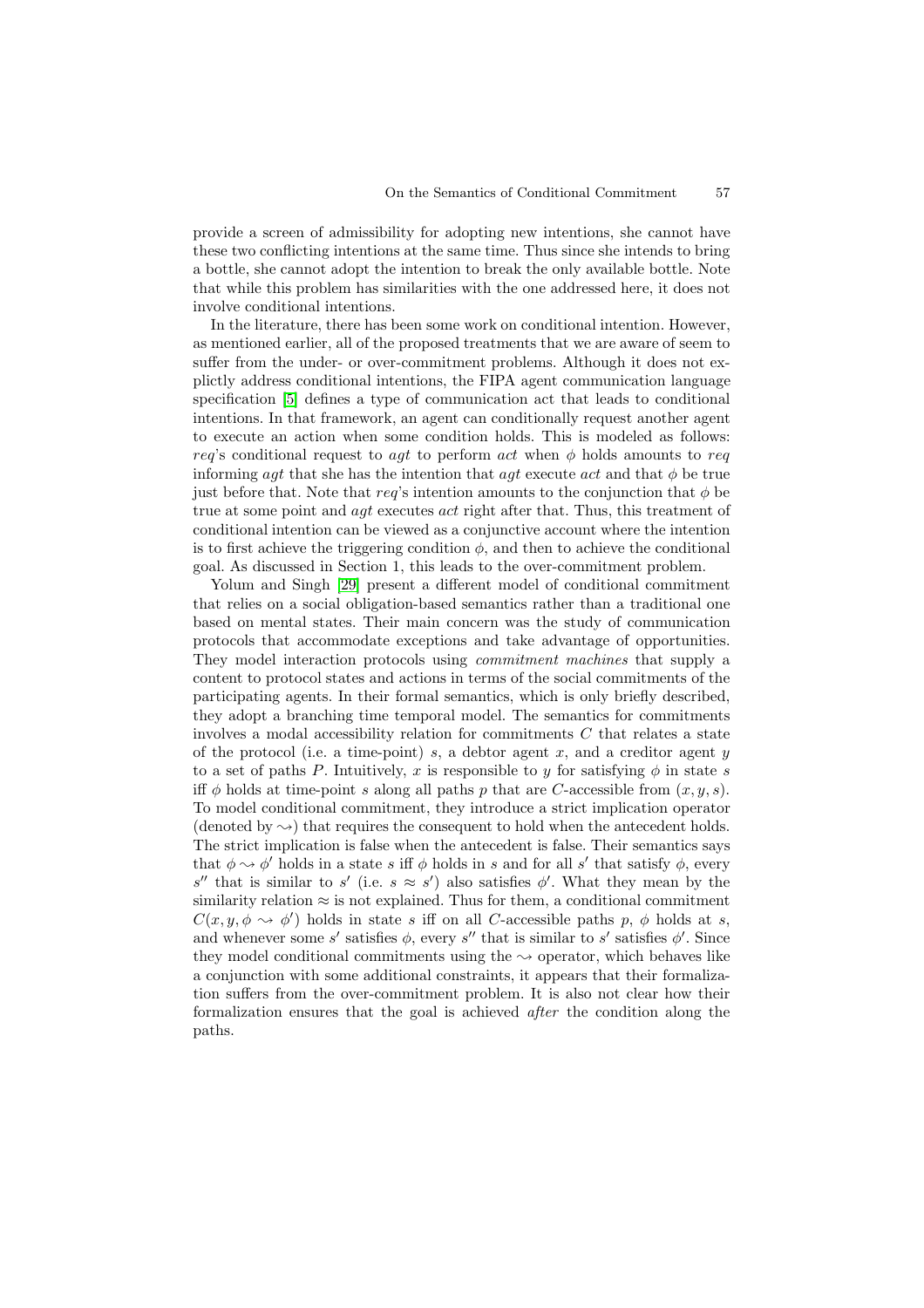Both [1] and [24] model conditional commitment as a disjunctive goal. In their social commitment and argument network based framework, Bentahar et al. [1] define conditional commitments as a simple implication. Their semantics of conditional commitment goes as follows:  $M, s \models \text{CondInt}_{Ben}(agt_1,agt_2, \phi, \psi)$ iff  $M, s \models EF^+\phi \Rightarrow M, s \models ABC(ag t_1, ag t_2, \psi)$ , where  $s, E, F^+$ , and ABC denotes a timepoint, there exists a path, sometime in the future, and absolute co[mm](#page-14-3)itment, respectively. This says that  $agt_1$  is committed to  $agt_2$  to achieve  $\psi$  on the condition that  $\phi$  means that  $agt_1$  is unconditionally committed to  $agt_2$ to achieve  $\psi$  if  $\phi$  holds at some timepoint over some path in the future. Besides suffering from the under-commitment problem associated with disjunctive accounts, this seems to require commitment to the goal too early, before the condition becomes true.

In [24], Shapiro et al. describe a framework for specifying communicative multiagent systems using ConGolog [4] within the situation calculus, an early version of CASL. Since they were lacking a goal-revision mechanism at that point, they introduced a type of conditional request, the *requestUnless* action, in an [atte](#page-15-2)mpt to avoid the need for goal-revision. request Unless (req, agt,  $\phi, \psi$ ) means that req is requesting agt to a[do](#page-14-4)pt the goal that  $\psi$  unless  $\phi$  is obtained. The execution of request Unless (req, agt,  $\phi, \psi$ ) makes agt adopt the goal that  $\phi \vee \psi$ . This amounts to modeling conditional intentions as disjunctive goals, and hence the account suffers from the under-commitment problem.

### **6 Conclusion**

In this paper, we identified some problems with many existing formalizations of conditional commitments. These seem to either have the agents over-committed, intending to achieve the condition under which the goal would have to be achieved, or under-committed, possibly intending that this condition remain false forever. We could not find any problem-free account in the literature. We presented a definition of conditional intentions that does not suffer from these problems. We then formalized two types of communicative actions that allow agents to make requests that lead to conditional commitments. We also proved some properties of conditional commitments and conditional requests. Finally, we discussed previous work on conditional commitments.

Note that, our framework allows an agent with a conditional intention to not intend that the trigger condition eventually becomes true. However, it does not allow her to intend that the trigger condition never comes to hold, without also knowing that it can never become true. In other words, in our framework, an agent's conditional intention that  $\psi$  provided that  $\phi$  is not consistent with her intention that  $\Box\neg\phi$ , unless she already knows that this must be the case. This might be problematic in some cases. For instance, in our example where a seller has a conditional intention to ship a replacement unit when a buyer returns a defective product, we might want to say that the seller has the intention that the buyer never returns a defective good. However, it is not possible for an agent to consistently have both of these intentions in our framework. One way to overcome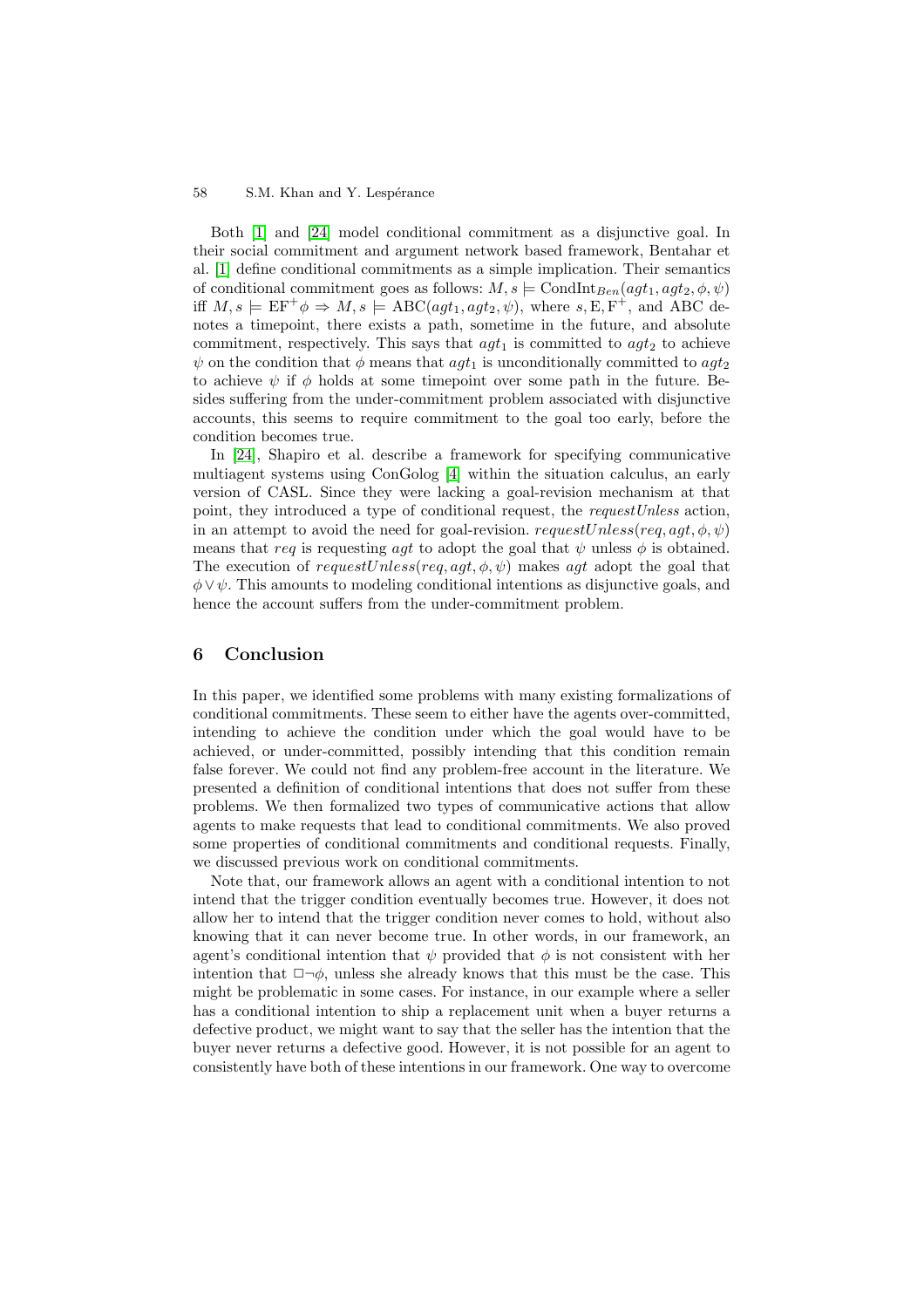this limitation might be to adopt a richer semantic model of intention, where one allows different degrees of preferability, similar to the levels of plausibility in traditional belief revision frameworks such as [6]. Such semantic models and the resulting logics are more expressive, but much more complex to specify and reason in.

The theory presented here is a part of our ongoing research on the semantics of speech acts and agent communication in the situa[tio](#page-14-7)n calculus. In [9], we present an extended version of this work where we model some simple communication protocols that deal with conditional requests. Much work remains. In the future, we would like to prove other properties of conditional commitments, for example, about the persistence and revision of such commitments. W[e a](#page-14-8)lso plan to formalize complex interaction protocols, such as the Contract Net protocol [28] and the Net Bill protocol [27], using our formalization of conditional intention. It would also be interesting to try to use this formalization to implement flexible communication agents and to develop tools to support multiagent programming as in [19,12].

## **Acknowledgements**

We t[han](#page-15-11)[k](#page-15-12) [H](#page-15-12)ector Levesque and the reviewers for useful comments on this work.

# **References**

- 1. J. Bentahar, B. Moulin, J.-J. Ch. Meyer, and B. Chaib-draa. A logical model of commitment and argument network for agent communication. In *Proc. of AAMAS-04*, pages 792–799, 2004.
- <span id="page-14-3"></span>2. P. Cohen and H. Levesque. Intention is choice with commitment. *Artificial Intelligence*, 42(2-3):213–361, 1990.
- 3. P. Cohen and H. Levesque. Rational interaction as the basis for communication. In P. Cohen, J. Morgan, and M. Pollack, editors, *Intentions in Communication*, pages 221–255. MIT Press, Cambridge, Mass., 1990.
- <span id="page-14-5"></span><span id="page-14-0"></span>4. G. De Giacomo, Y. Lespérance, and H. Levesque. ConGolog, a concurrent programming language based on the situation calculus. *Artificial Intelligence*, 121:109–169, 2000.
- <span id="page-14-4"></span>5. Foundations for Intelligent Physical Agents. FIPA communicative act library specification, document 37. 1997-2002.
- 6. P. Gardenfors. *Knowledge in Flux: Modeling the Dynamics of Epistemic States*. MIT Press, Cambridge, Massachusetts, 1988.
- <span id="page-14-1"></span>7. A. Herzig and D. Longin. A logic of intention with cooperation principles and with assertive speech acts as communication primitives. In *Proc. of AAMAS-02*, pages 920–927, 2002.
- <span id="page-14-7"></span><span id="page-14-2"></span>8. S. Khan and Y. Lespérance. ECASL: A model of rational agency for communicating agents. In *Proc. of AAMAS-05*, pages 762–769. Utrecht, The Netherlands, July 2005.
- <span id="page-14-8"></span><span id="page-14-6"></span>9. S. Khan. A situation calculus account of multiagent planning, speech acts, and communication, MSc Thesis (in preparation), 2005.